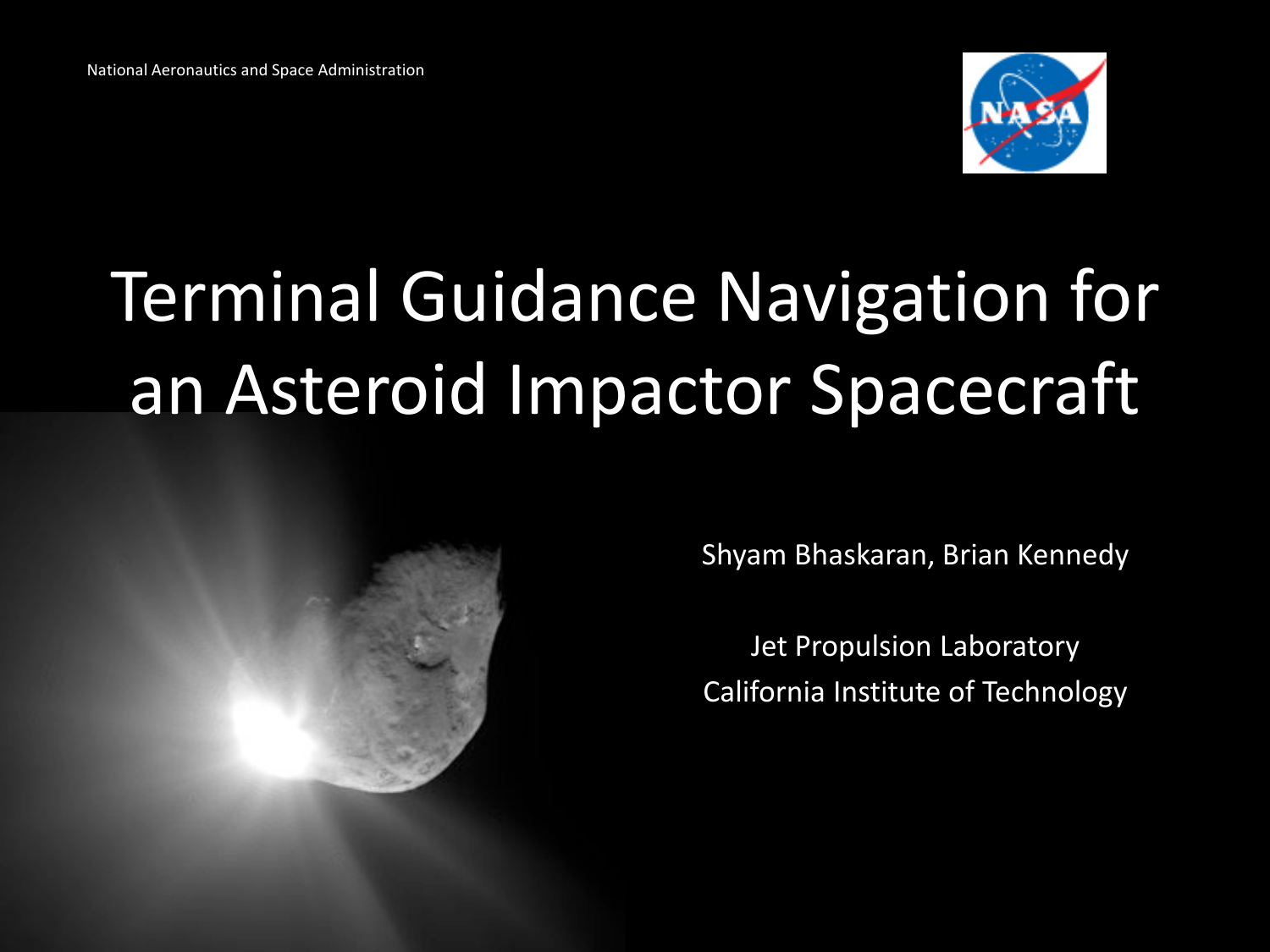## Introduction

- On July 4, 2005, the Deep Impact impactor spacecraft successfully collided with comet 9P/Tempel 1, while the main spacecraft flew by and shuttered images which captured the impact
	- $-1$ <sup>st</sup> hypervelocity impact of a primitive Solar System body
	- Not primary goal of mission, but it did demonstrate that such an impact could be accomplished with current technologies and relatively modest budget
- Increased concerns have been raised in recent years about the hazard posed to the Earth from impacts by Near Earth Objects
- Recent NASA report outlined mitigation strategies should a NEO be found that poses a hazard to Earth
- For relatively small asteroids and short turnaround times from detection to impact, kinetic energy technique recommended as the most practical and cost effective technique for deflection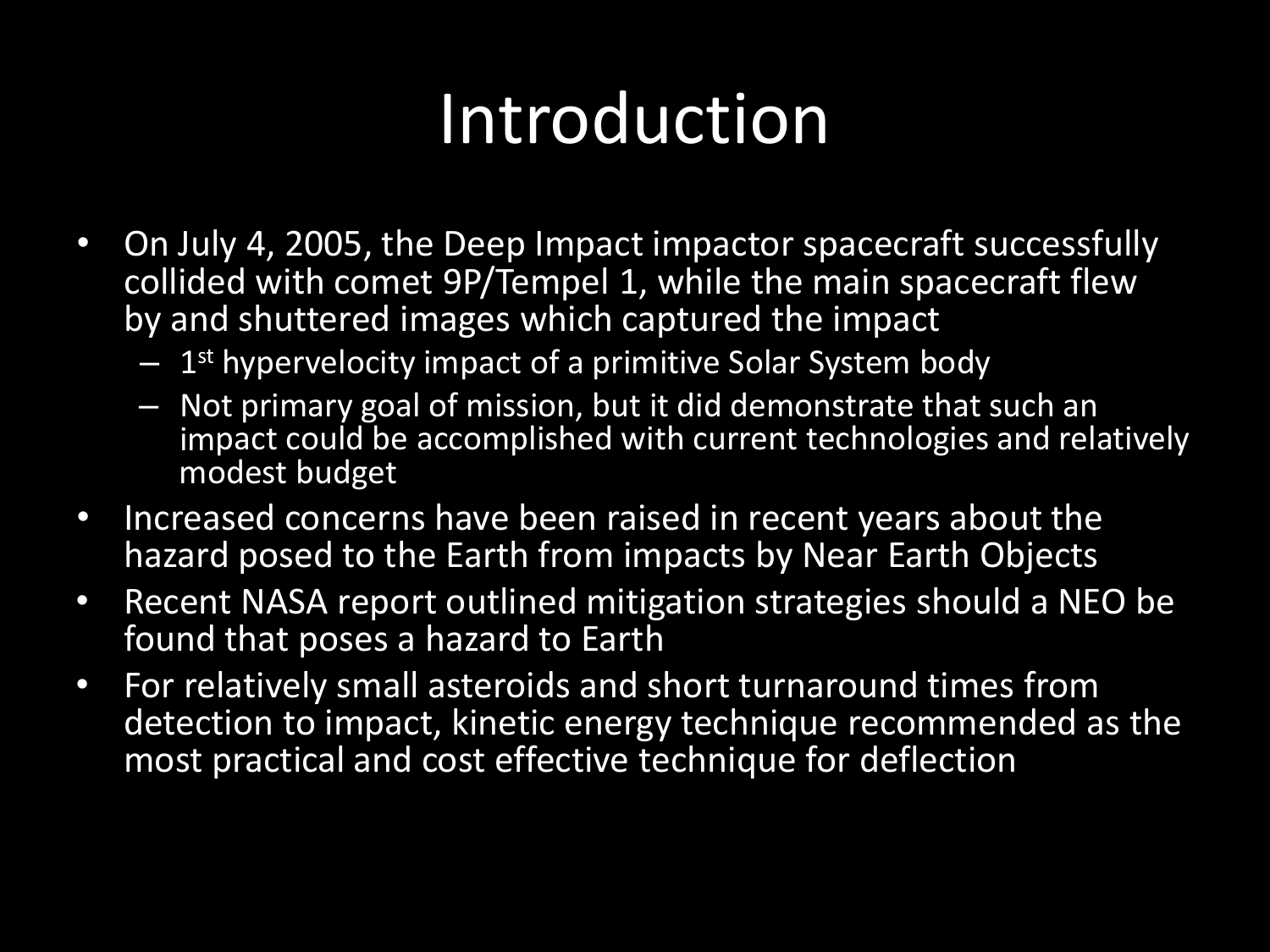# Introduction (cont)

- DI impact made possible by onboard closed-loop autonomous navigation system (AutoNav)
- Parameter settings and sequence of events performed by AutoNav determined through simulations to optimize probability of impact for DI and Tempel 1 approach scenario
- Key differences in scenarios between DI and potential asteroid deflection

|                         | DI             | <b>Asteroid Deflection</b> |
|-------------------------|----------------|----------------------------|
| Approach velocity       | $10.5$ km/s    | $\approx$ 3 - > 20 km/s    |
| Approach phase<br>angle | 62 deg         | 0 to $180$ deg             |
| Target diameter         | $\approx$ 6 km | $< 100$ to $> 300$ m       |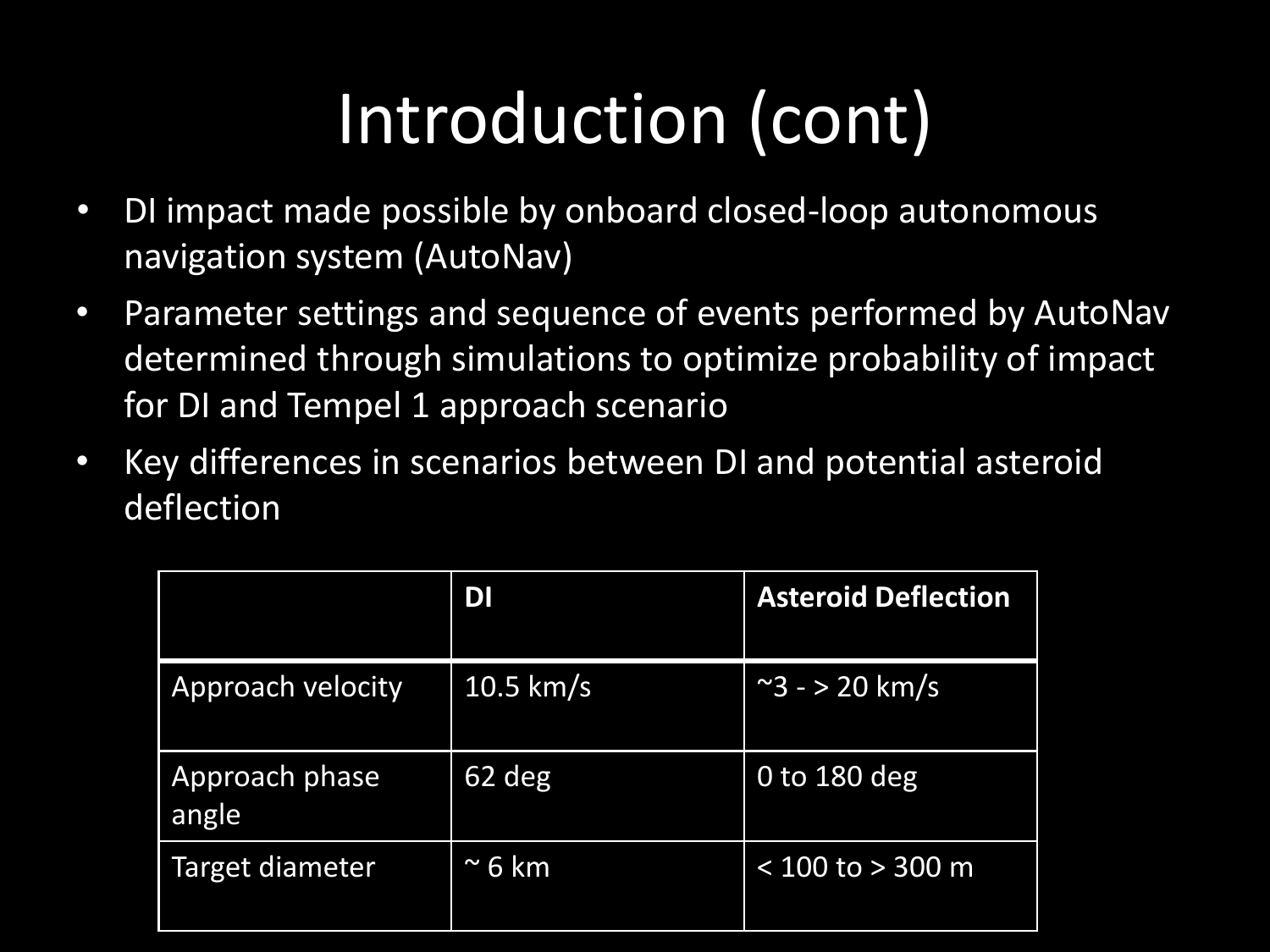# Introduction (cont)

- In this paper, we broaden the experience base of AutoNav for use on the asteroid deflection scenario
- Use Monte Carlo simulations to assess performance for a wide range of scenarios
	- Determine range of parameters from literature
	- Vary key parameters to test their sensitivity
- Simulations include:
	- Generation of photorealistic images using triaxial shape model for asteroid
	- Orbit determination and maneuver targeting using AutoNav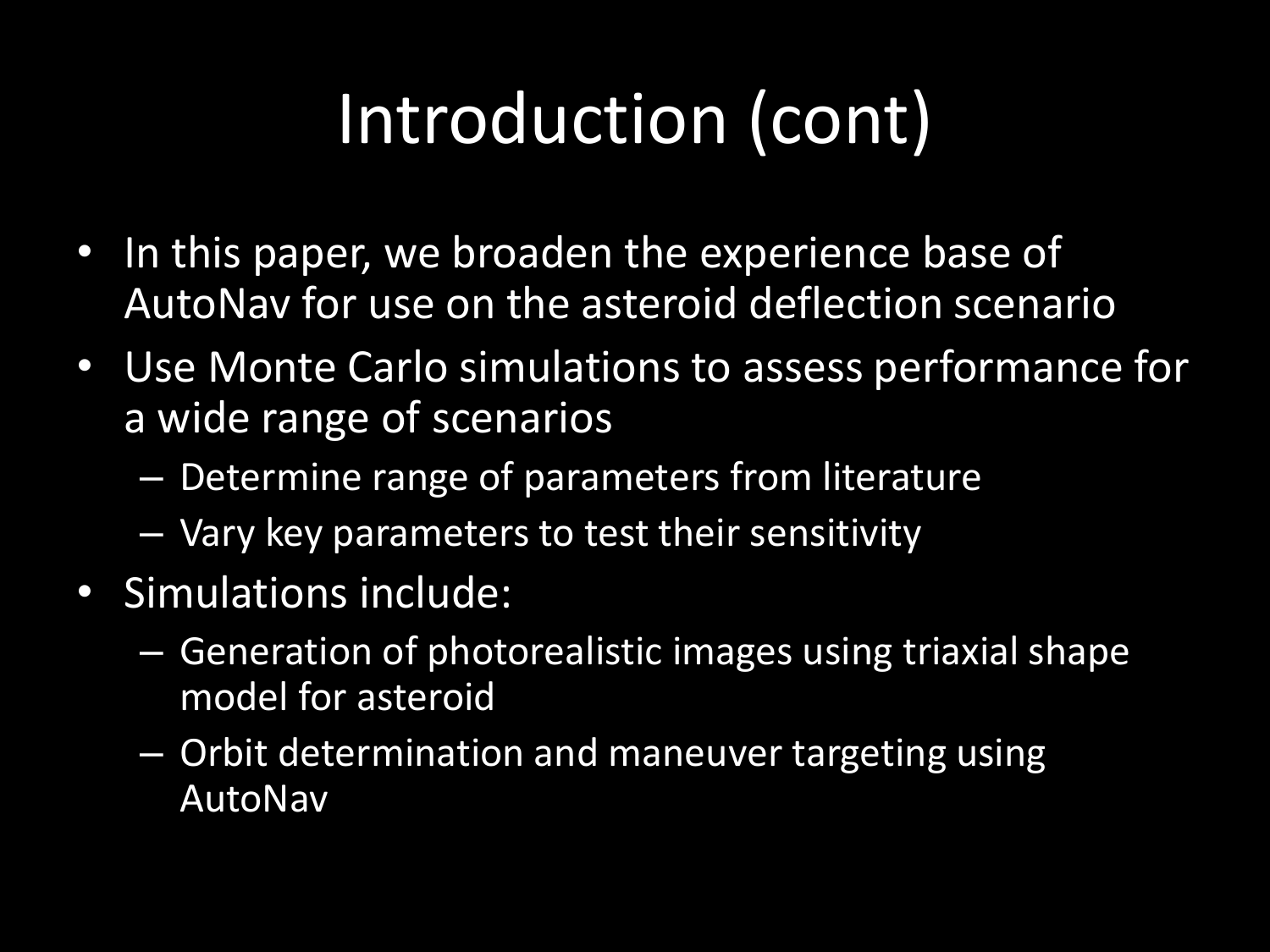## Deep Space Navigation

- Step 1: design trajectory to intercept asteroid
	- Details of how this is done out of scope for this paper
	- Use other studies, in particular one by Hernandez and Barbee (2012), that found a candidate set of reference trajectories
- Step 2: navigate reference trajectory from launch to impact
	- General techniques of navigation from launch, cruise, and early approach out of scope of this study
	- Main focus of this paper is the terminal guidance, defined here as point when AutoNav takes control.
	- As for DI, we assume this takes place approximately 2 hours prior to impact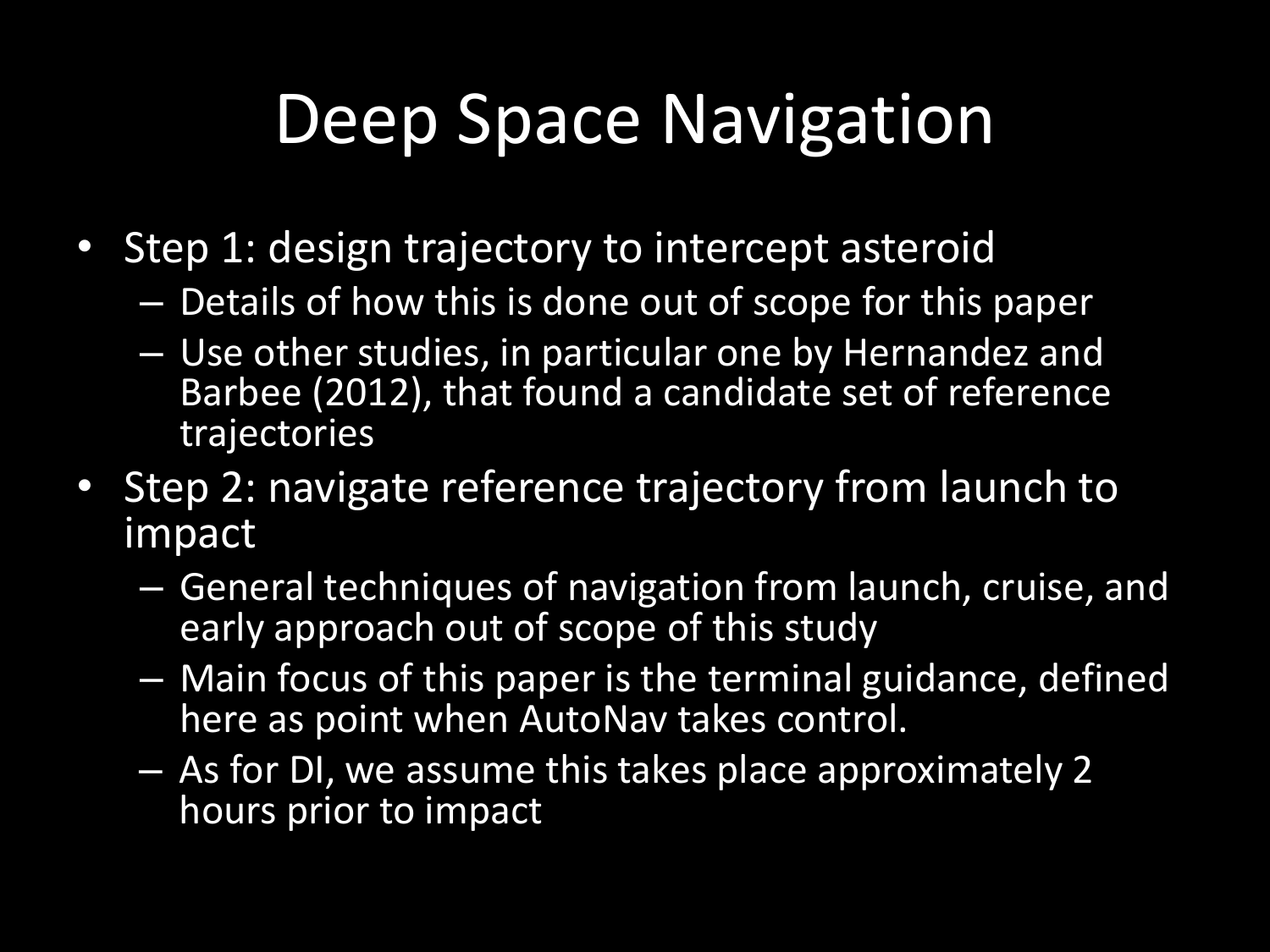# Asteroid Ephemeris

- Knowledge of precise target asteroid location an important consideration for deflection
- Asteroid orbits obtained from ground observations, primarily optical from telescopes, but also from radar for a limited number of cases
- Accuracy of ground-based asteroid ephemeris at time of deflection dependent on several factors (density, quality, geometry, types of observations, and length of time from last observation to the time of deflection)
- Generally, we can say it is good to the tens of km level
	- Good enough for targeting to general vicinity during deep space cruise
	- Not good enough for precision targeting of small asteroids
- Only way to achieve extremely high accuracy is to perform target relative navigation using onboard camea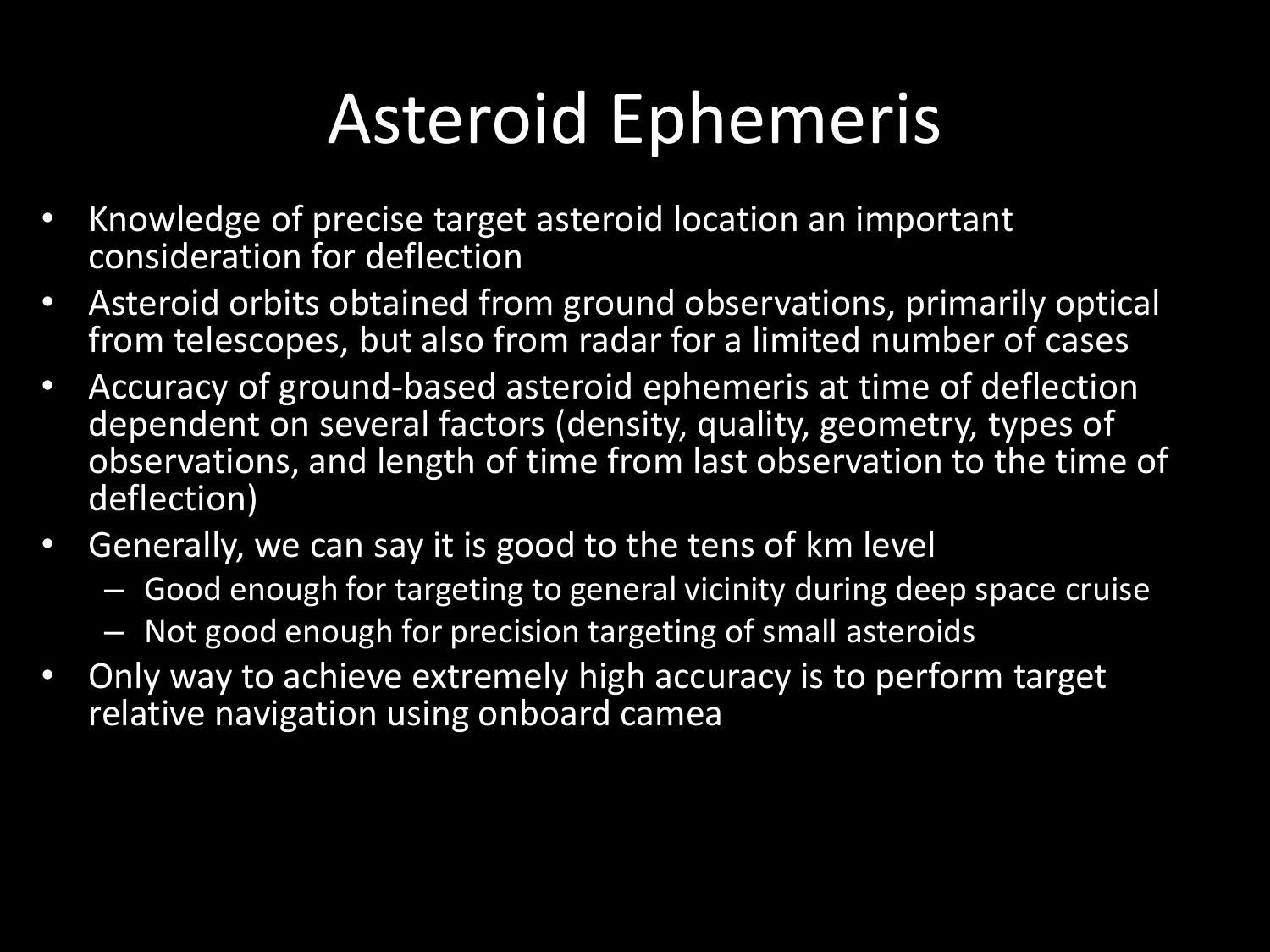# Optical Navigation

- Optical navigation (OpNav) is the science of using onboard camera as navigation device
- Images of target object against star background
	- Stars provide accurate inertial orientation of image
	- Centroiding on target body provides angular measurement relative to spacecraft
	- Accuracy increases as distance decreases
	- Provides only target-relative navigation information (ground-based radiometric data provides Earthreferenced navigation information)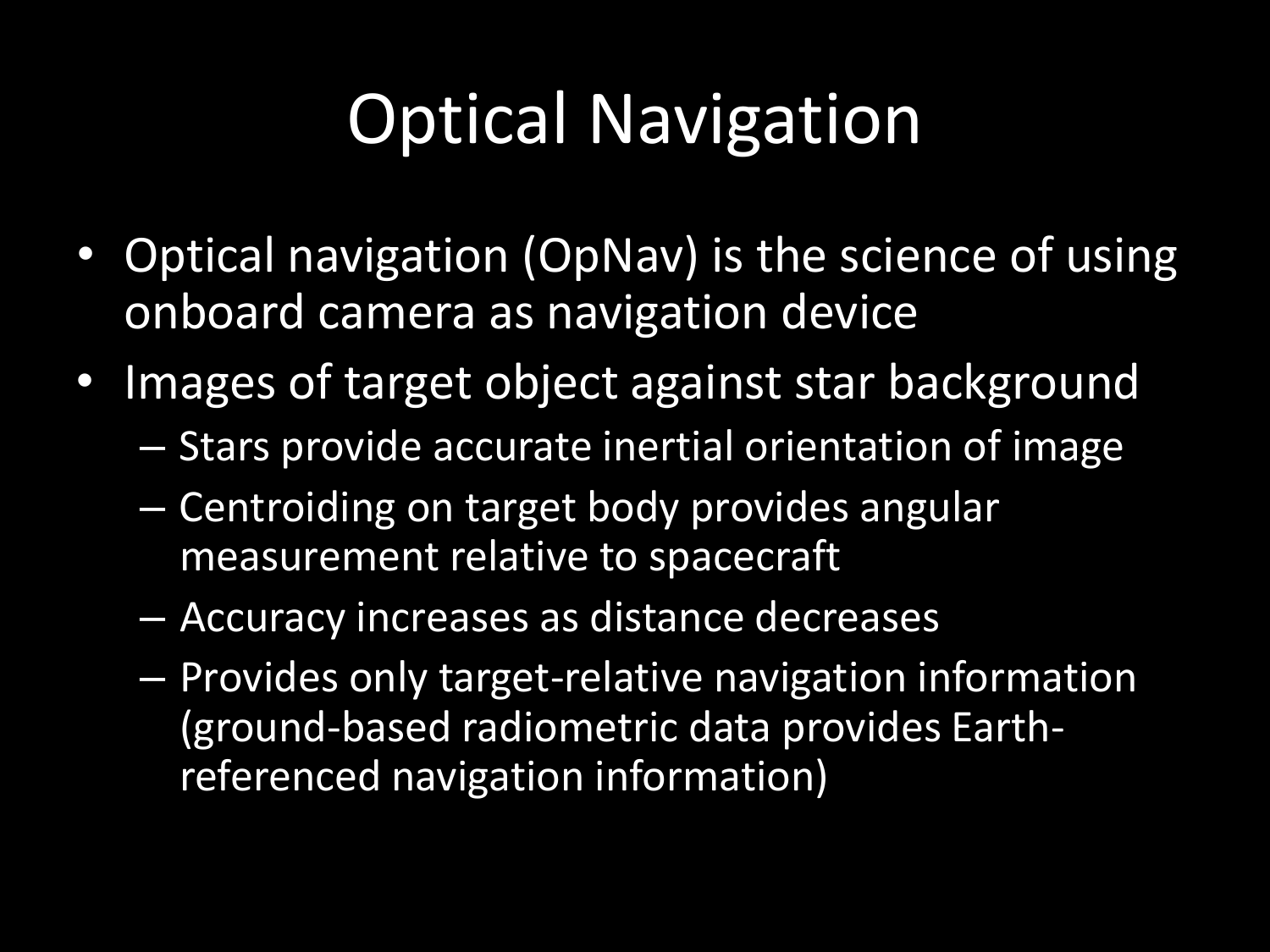#### Camera

- Opnav images provided by onboard camera
	- Generally use framing camera CCDs with long focal lengths
- Key parameters for camera include IFOV (angular resolution of single pixel), sensitivity
	- IFOV set by focal length, pixel size, and determines angular accuracy of measurement
	- Sensitivity determined by CCD and electronics, and determines S/N of light source, and hence ability to detect objects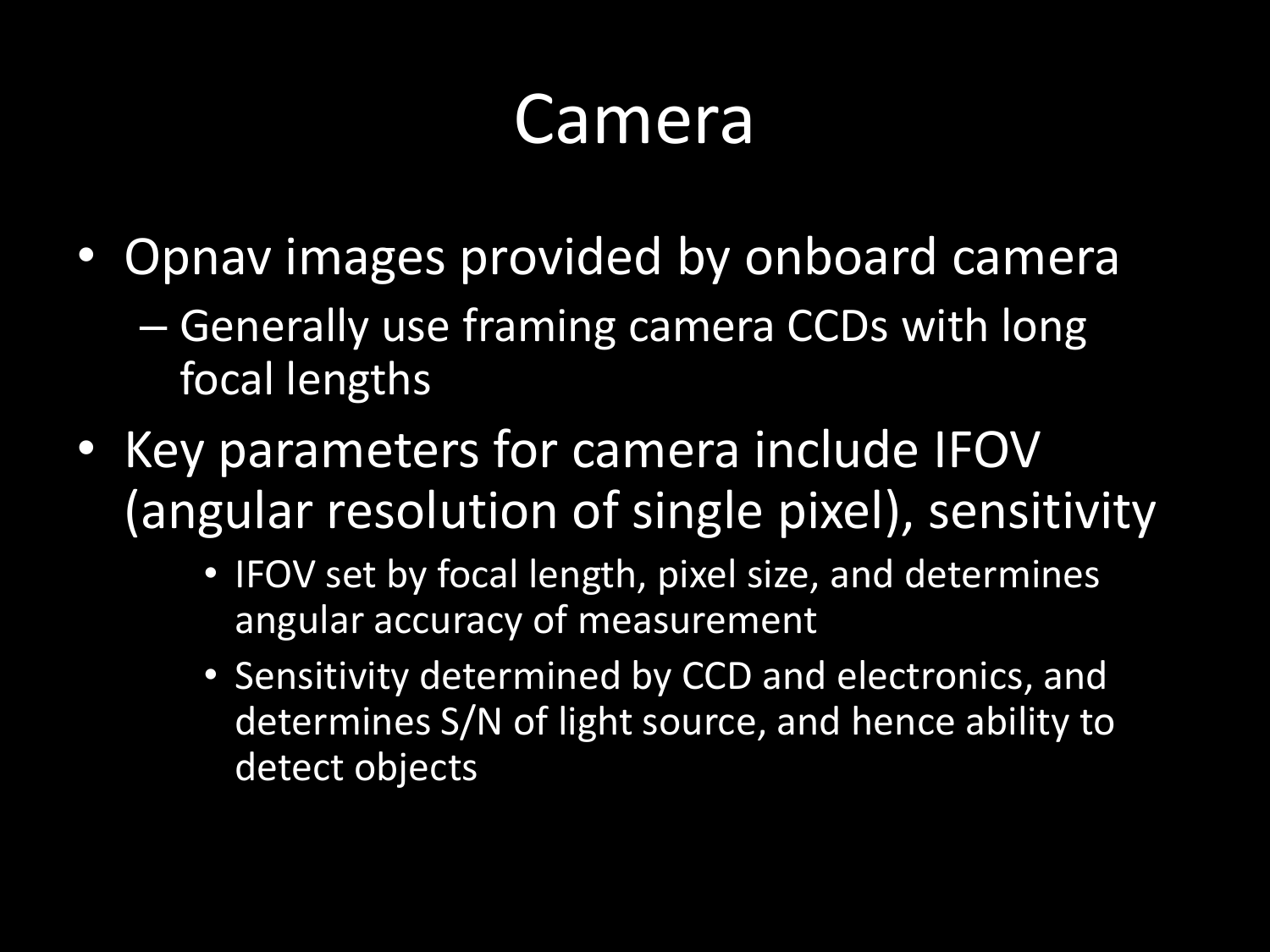# Camera (cont.)

- "Unresolved" objects
	- Angular extent of target body less than 1 pixel
	- Stars always unresolved
	- Light spread to multiple pixels due to diffraction and lens defocusing
	- Centerfind using Gaussian function
- "Resolved" objects
	- Angular extent of target body greater than 1 pixel
	- Shape becomes apparent as object increases in size
	- Use COB to do centerfinding
		- Offset of COB from true center of object can be large due to shape and lighting effects
- Note that for the deflection scenarios we are examining, the target object will almost always be unresolved at start of terminal guidance, and may remain so until < 5 minutes to impact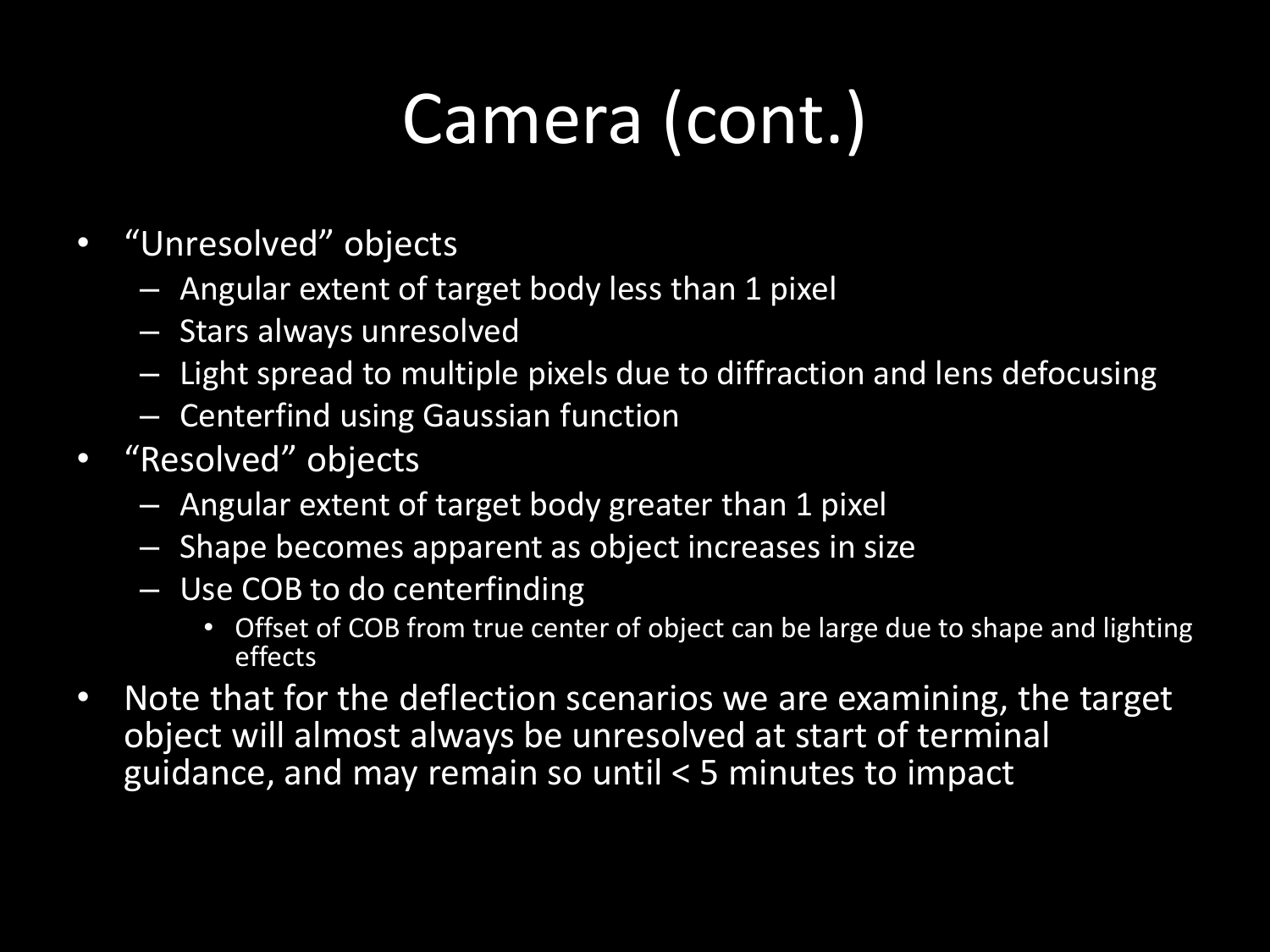# Camera (cont.)

- Sensitivity of camera determines time of initial detection and ability to have both stars and target object visible in single frame
- Initial detection
	- $-$  Early detection (> E-1 day) initial OD and 1<sup>st</sup> targeting maneuver can be done with ground in the loop
	- Detection < E-1 day all OD/maneuvers done onboard
- Stars and object in single camera frame
	- May be difficult because target brightness will vary considerably from initial detection to last image used for targeting
	- If possible precise attitude knowledge available, which greatly improves OD performance
	- If not possible rely on star tracker/IMU for attitude knowledge. Errors in this one of the largest contributors to targeting errors
	- Can use some techniques to mimic single star/target frames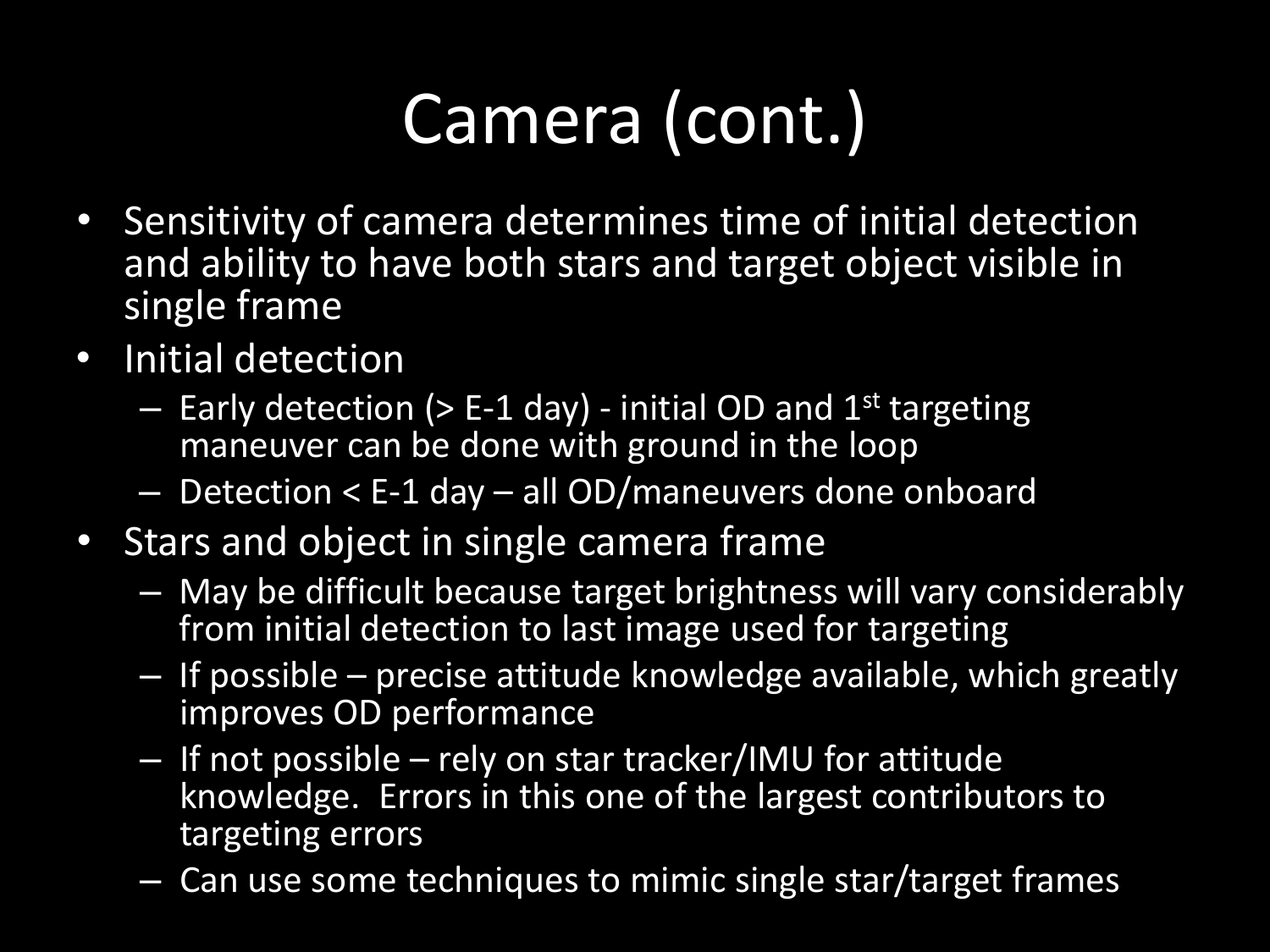## AutoNav Description

- Entirely self-contained system uses onboard camera to take images of target body to compute target relative navigation solution
	- Does not require radio link to other s/c or the Earth
- 3 main components of AutoNav
	- Image processing element to extract target center-of- figure information
	- Orbit determination element to combine set of target centroid information in least-squares filter estimate of s/c trajectory
	- Maneuver planning and execution element to compute delta-V needed to hit target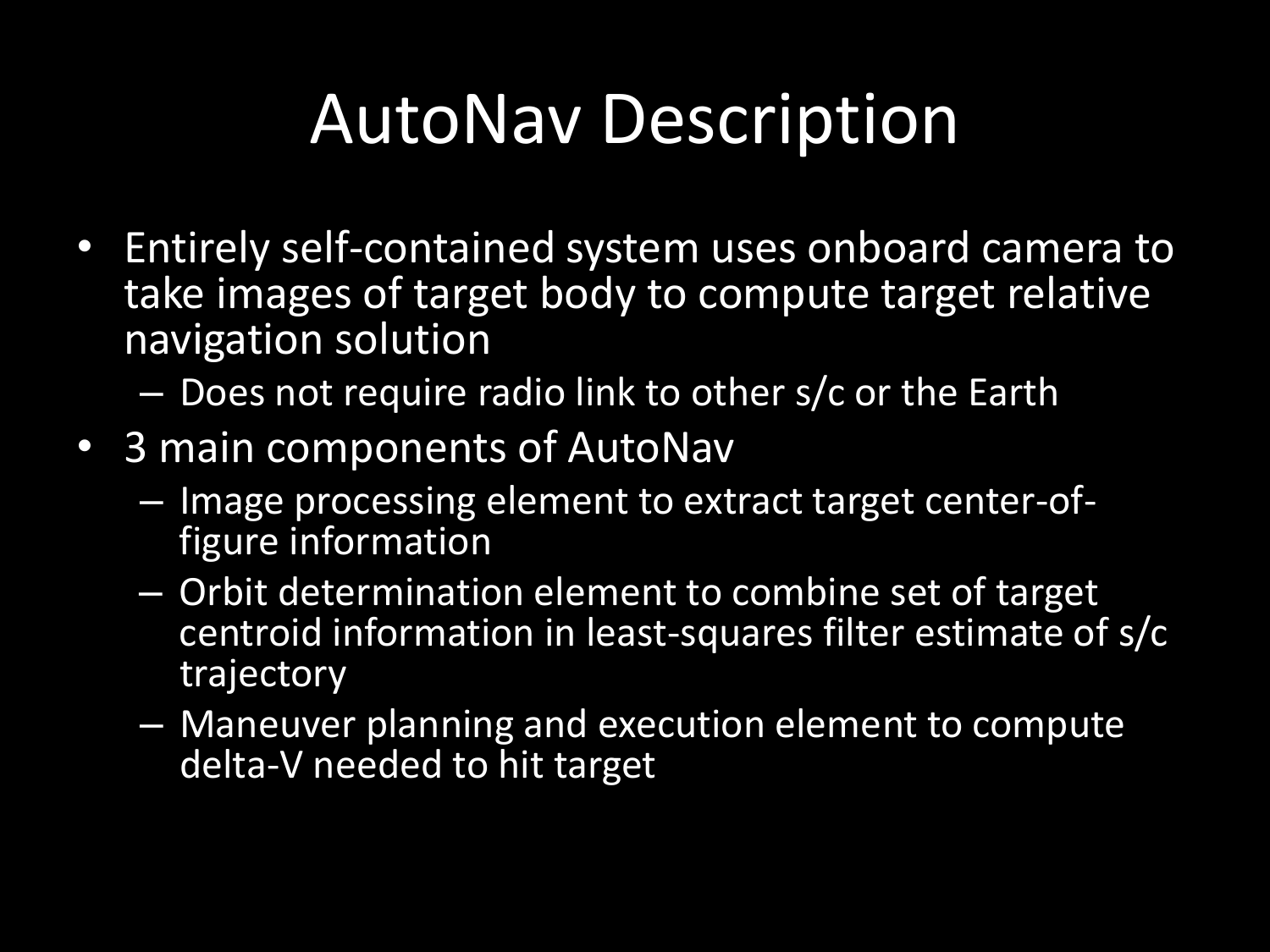#### Targeting Scenario

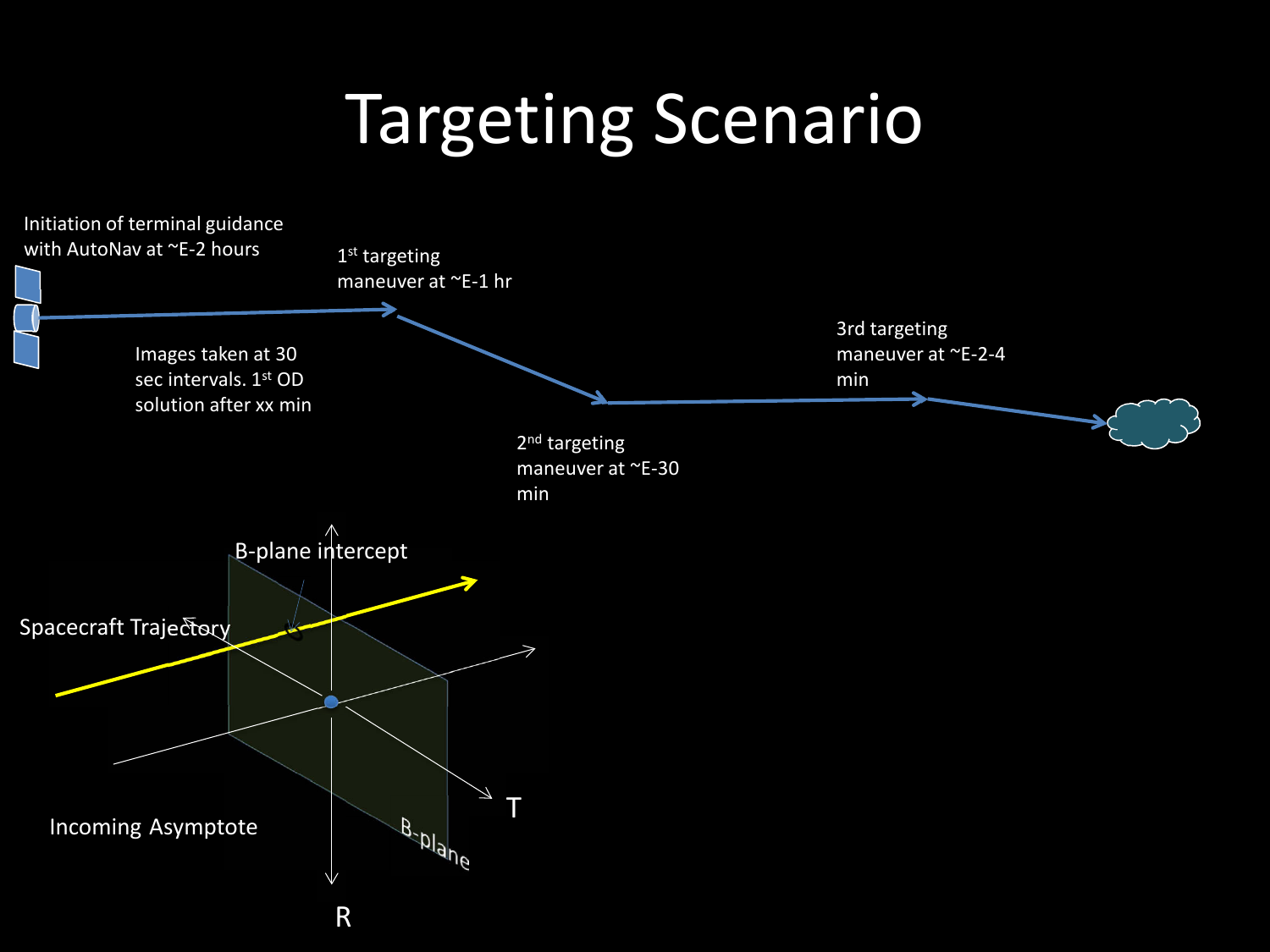#### Case Study Scenarios



|                | Vinf<br>(km/s) | <b>Phase angle</b><br>(deg) |  |  |
|----------------|----------------|-----------------------------|--|--|
| 1              | 7.5            | 30                          |  |  |
| $\overline{2}$ | 7.5            | 80                          |  |  |
| 3<br>12.5      |                | 140                         |  |  |
| 4              | 20             | 5                           |  |  |

Reference for data: Hernandez, S. and Barbee, B. "Design of Spacecraft Missions to Test Kinetic Impact for Asteroid Deflection", Paper AAS 12-129, presented at the AAS/AIAA Spaceflight Mechanics Meeting, Feb. 2012.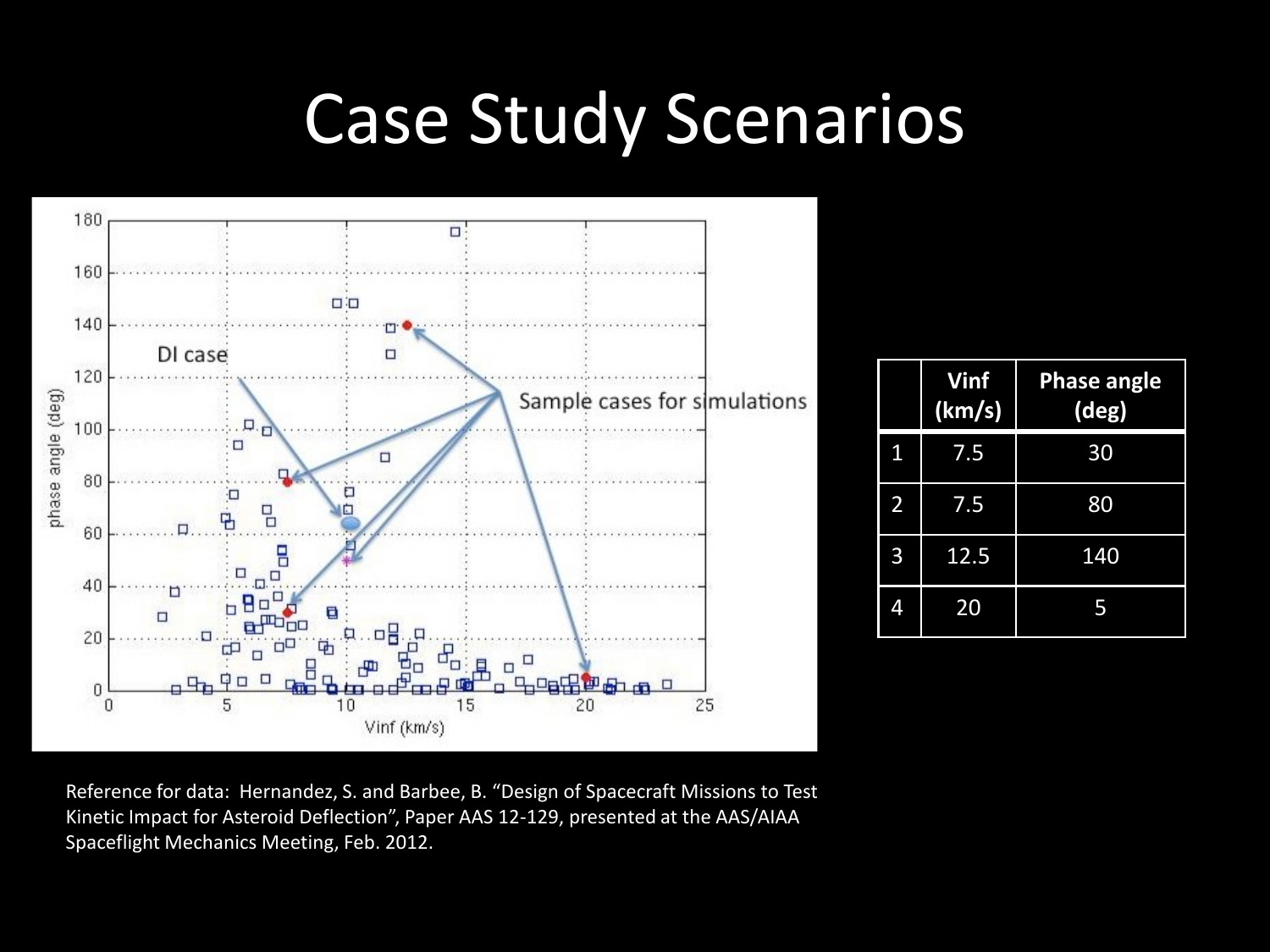# Monte Carlo Simulations

- Impactor targeting accuracy assessed through Monte Carlo simulations
- Methodology of simulations
	- "Truth" trajectory generated by taking random samples from a normal distribution of parameters which describe the trajectory.
	- At varying intervals, truth trajectory and attitude used to create photorealistic image of target
	- Image data fed to AutoNav to perform image processing and orbit determination using least-squares batch filter
	- At predetermined maneuver times, maneuver to target impact computed based on filtered OD solution
	- As the truth trajectory either crosses surface of triaxial ellipsoid or is determined to have passed by without impacting, simulation stopped and relevant parameters describing hit or miss stored
	- DI MRI camera, with 10 microrad IFOV, used in the sims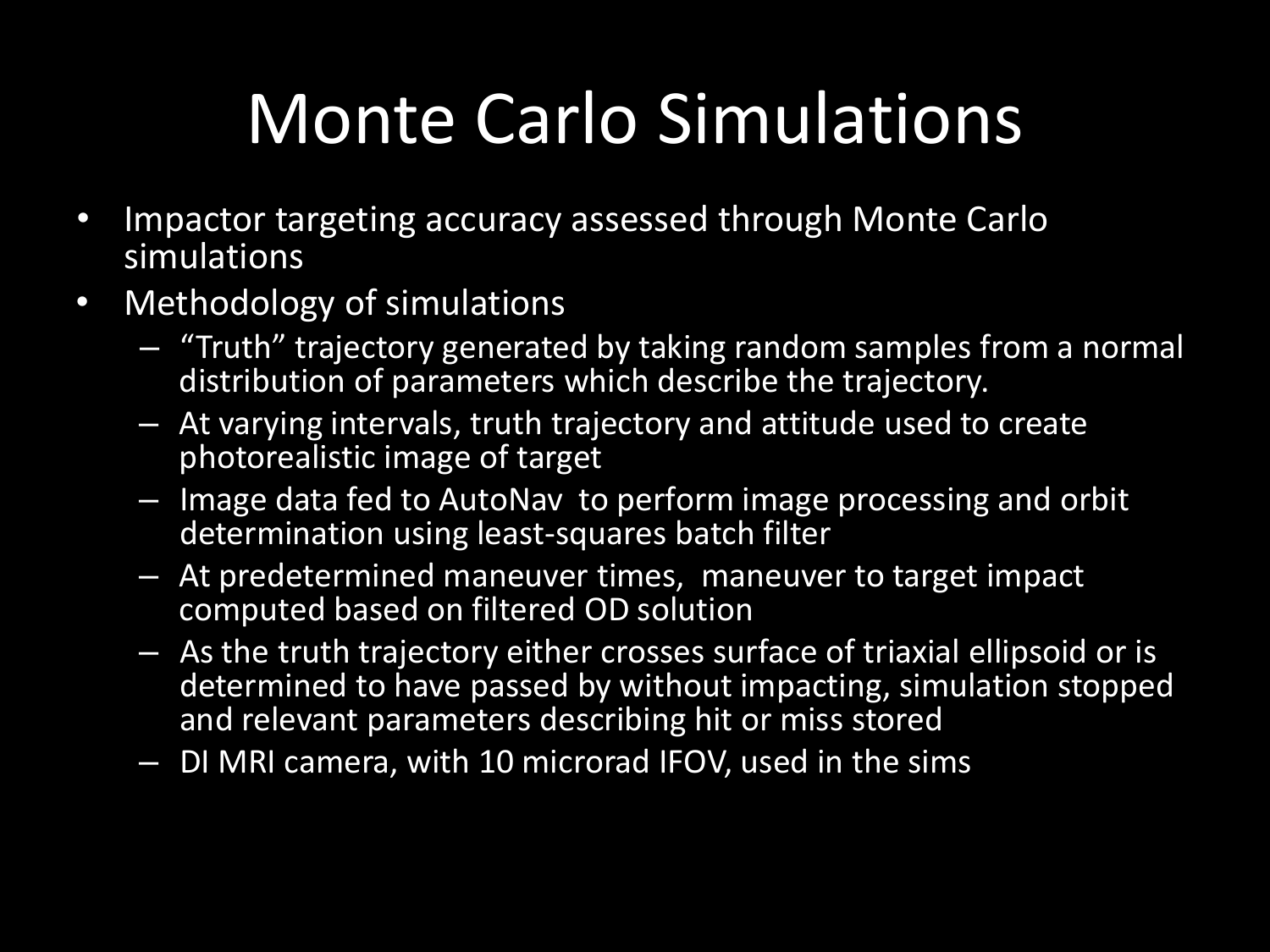## Simulation Parameters

| Initial asteroid-relative state error   | Position: 30 km<br>Velocity: 5 cm/s                                                                                        |  |  |
|-----------------------------------------|----------------------------------------------------------------------------------------------------------------------------|--|--|
| Gates model maneuver execution<br>error | Fixed magnitude: 4.3 mm/s<br><b>Proportional magnitude: 10%</b><br>Fixed direction: 4 mm/s<br>Proportional direction: 3.1% |  |  |
| Gyro errors (MIMU class)                | Rate bias: 0.005 deg<br>Angle random walk: 0.005<br>deg/sqrt(hr)                                                           |  |  |
| Gyro errors (SSIRU class)               | Rate bias: 0.0005 deg<br>Angle random walk: 0.0005<br>deg/sqrt(hr)                                                         |  |  |
| Asteroid size                           | 130 x 90 x 90 m<br>390 x 260 x 260 m                                                                                       |  |  |
| Asteroid pole orientation               | RA: 0 to 360 deg, uniform<br>Dec: -90 to 90 deg, uniform                                                                   |  |  |

All errors values are 1 sigma unless otherwise noted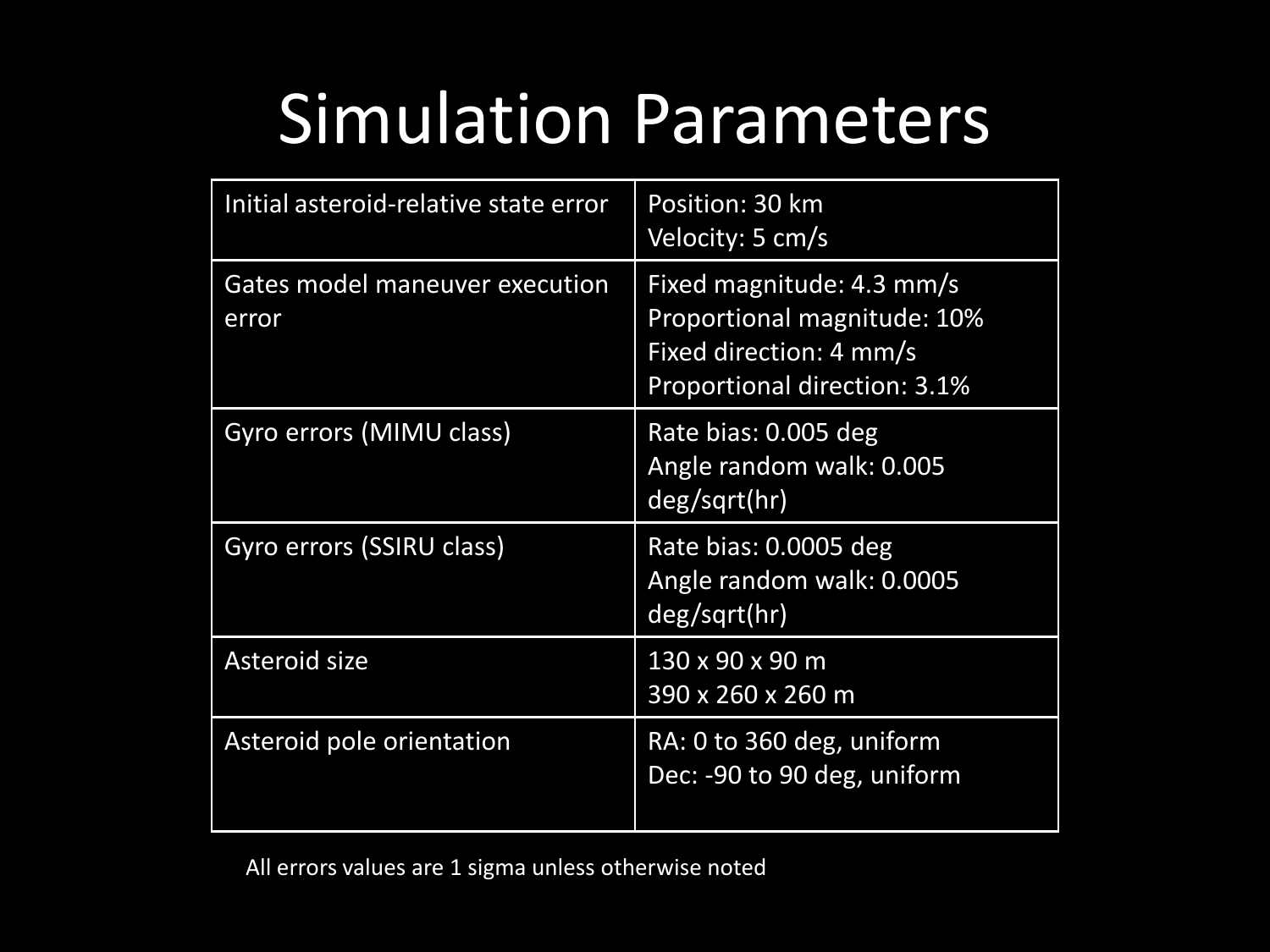# Simulation Results – Effects of Attitude Knowledge Mode

In this setup:

- No scene generated observables were simulated with no errors to eliminate phase effects
- No maneuver execution errors

Results show that MIMU level gyro inadequate for objects < ~ 300 m

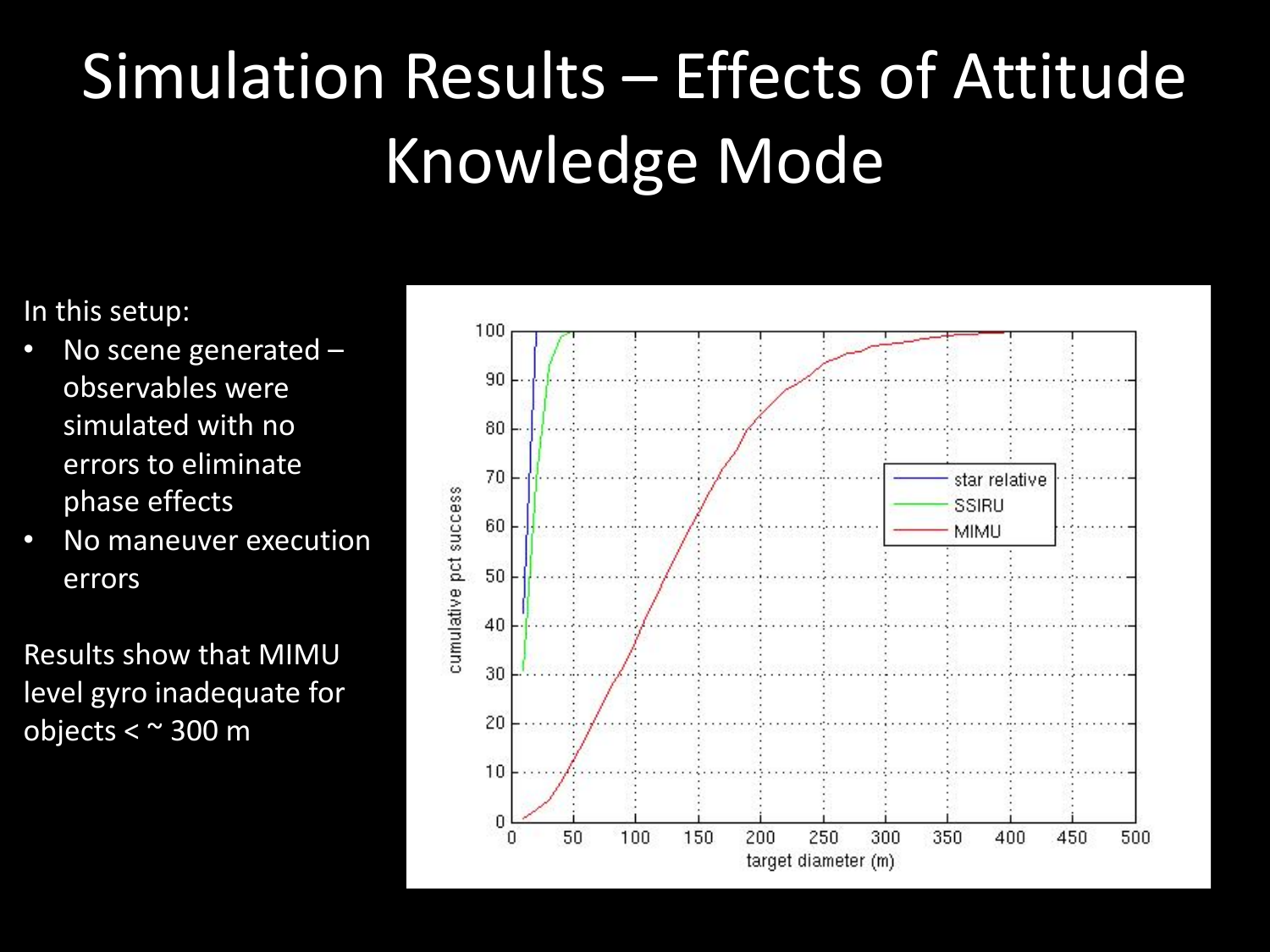#### Simulation Results – All Inclusive

| Case           | Vinf<br>(km/s) | <b>Phase angle</b><br>(deg) | <b>Stellar reference</b> |        | <b>SSIRU</b> |        |
|----------------|----------------|-----------------------------|--------------------------|--------|--------------|--------|
|                |                |                             | 100 m                    | 300 m  | 100 m        | 300 m  |
| $\mathbf{1}$   | 7.5            | 30                          | 98.8%                    | 100.0% | 85.5%        | 100.0% |
| $\overline{2}$ | 7.5            | 80                          | 96.5%                    | 100.0% | 73.8%        | 99.2%  |
| $\overline{3}$ | 12.5           | 140                         | 56.6%                    | 99.4%  | 53.8%        | 90.6%  |
| $\overline{4}$ | 20             | 5                           | 100.0%                   | 100.0% | 75.4%        | 99.6%  |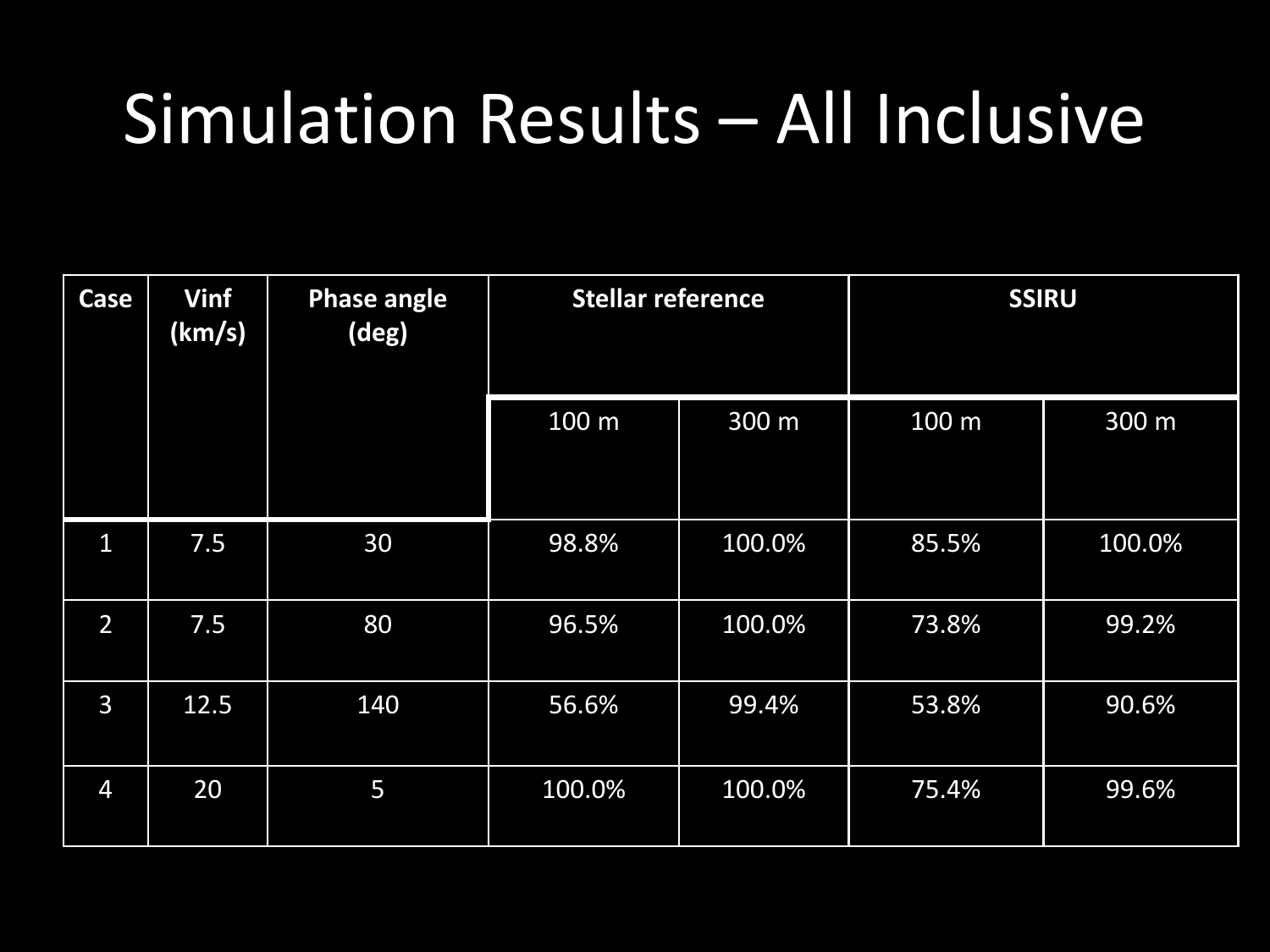## Example of Phase Effects in Final Image



Phase = 5 deg Phase = 80 deg Phase = 140 deg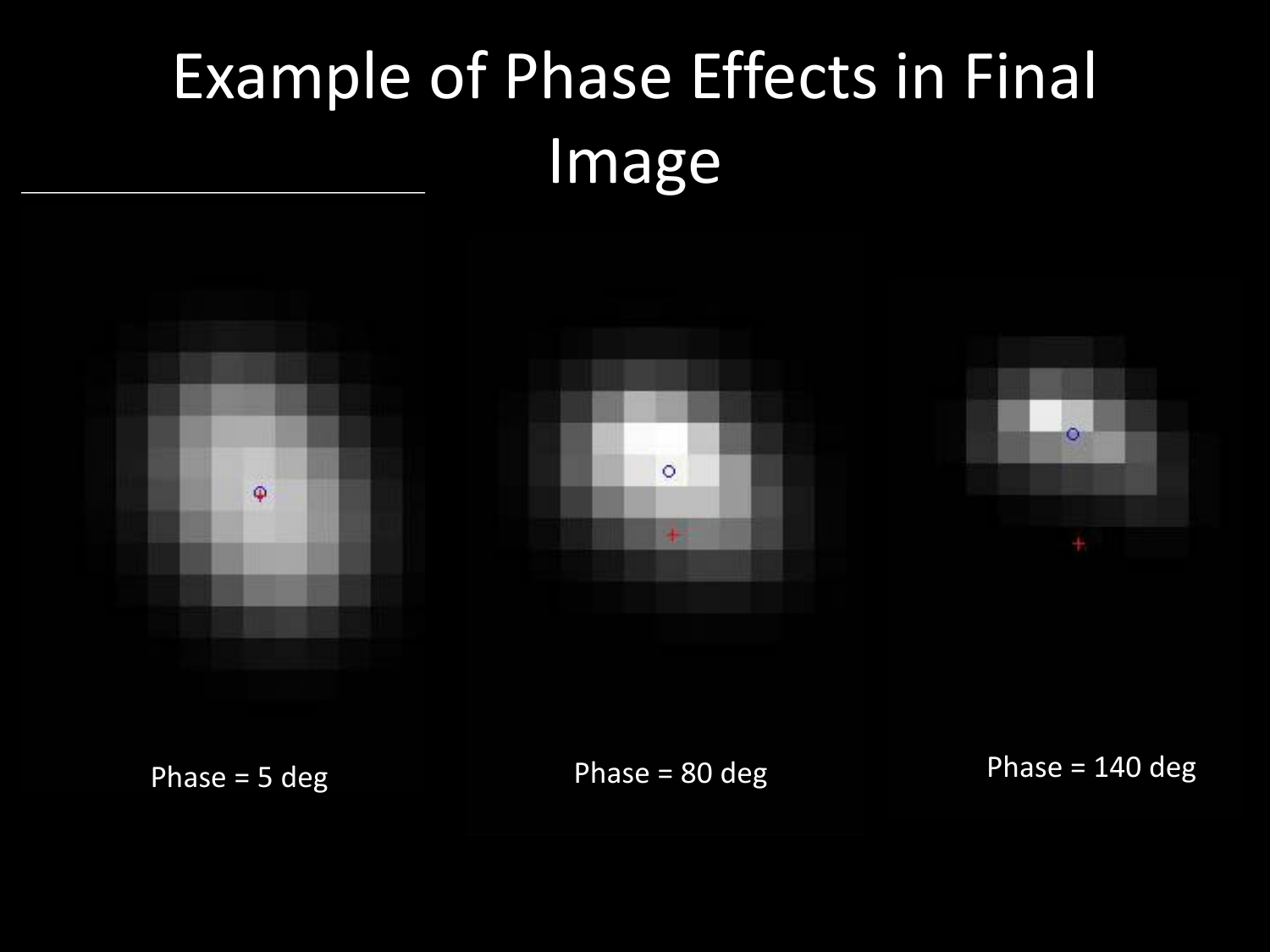#### Histogram of Miss Distances for Case 3